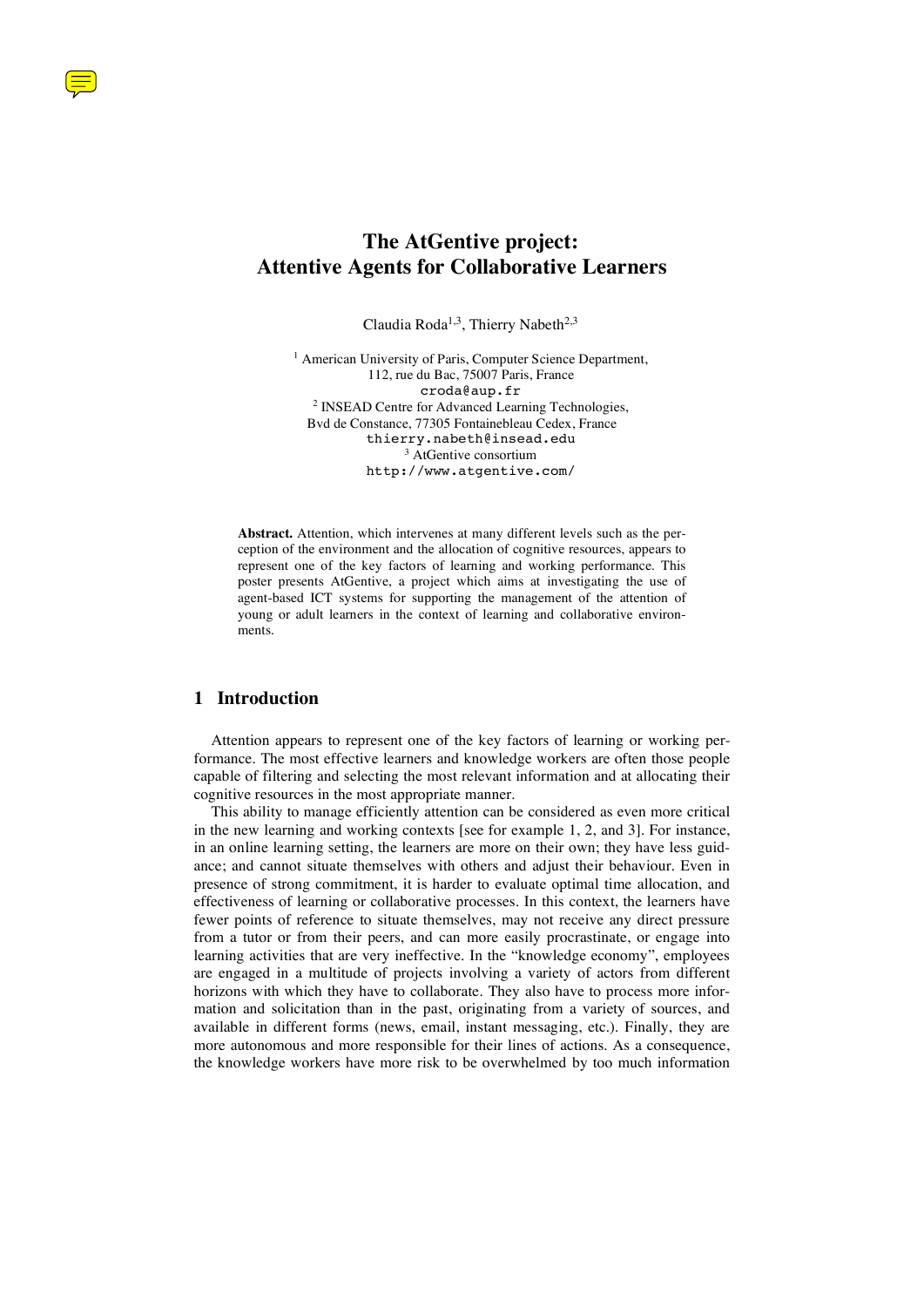and too many interruptions, and also to manage inefficiently the execution of the many tasks they have to accomplish for their work [1]. These new conditions typically results in a situation of information and cognitive overload for the learners and for the knowledge workers that represent a real challenge that need to be addressed so as to facilitate the setting up and the adoption of new methods of learning and work in the Information Society.

The AtGentive project is born from the idea that such a challenge can be addressed with the help of ICT systems that are aware of this attentional dimension, and that are able to support the individuals or the groups at filtering and selecting the most relevant information for them and helping them allocating their cognitive resources. Practically, the objective of this project is to investigate how to design such attention supporting systems, and in particular to explore how artificial agents, that may be embodied into artificial characters, can be used to provide more active and intelligent support to attention.

The first part of this poster will present the AtGentive project: what are the objectives of this project, what are the principles that will be used to design attention supporting systems for elearning and collaborative working context. The second part of this poster will present how these principles are going to be applied to design and to test "attention support" in two applications: (1) **AtGentSchool**: an elearning application for child education; (2) **AtGentNet**: an advanced virtual community platform supporting knowledge exchange of communities of distributed managers. The last part of this poster will conclude, and will indicate the future work.

# **2 A project aiming at supporting individual and group attention**

### **2.1 An Overview of the AtGentive project**

The AtGentive project explores the links between learning and attention and it includes: (1) the definition of a model of attention for the learner (low-level & high level, individual & social); (2) different mechanisms to capture or infer information about the state of attention (both at a low and high level) of the user in agentenhanced collaborative learning platforms; (3) Intervention mechanisms using attentive agents informed about users attentional state, providing guidance, helping users to better manage their attention to achieve their learning objective, reducing information overload, and therefore improving the effectiveness of the learning & working process.

More specifically, the important foci of the project include:

- A model of attention of the user, and the support of this attention by attention informed systems. A deep understanding of attention (importance, impact, processes to support it, etc.) will be elaborated
- The "sensing" of the environment and in particular the different means for collecting information that can be used to profile the user's attentional state.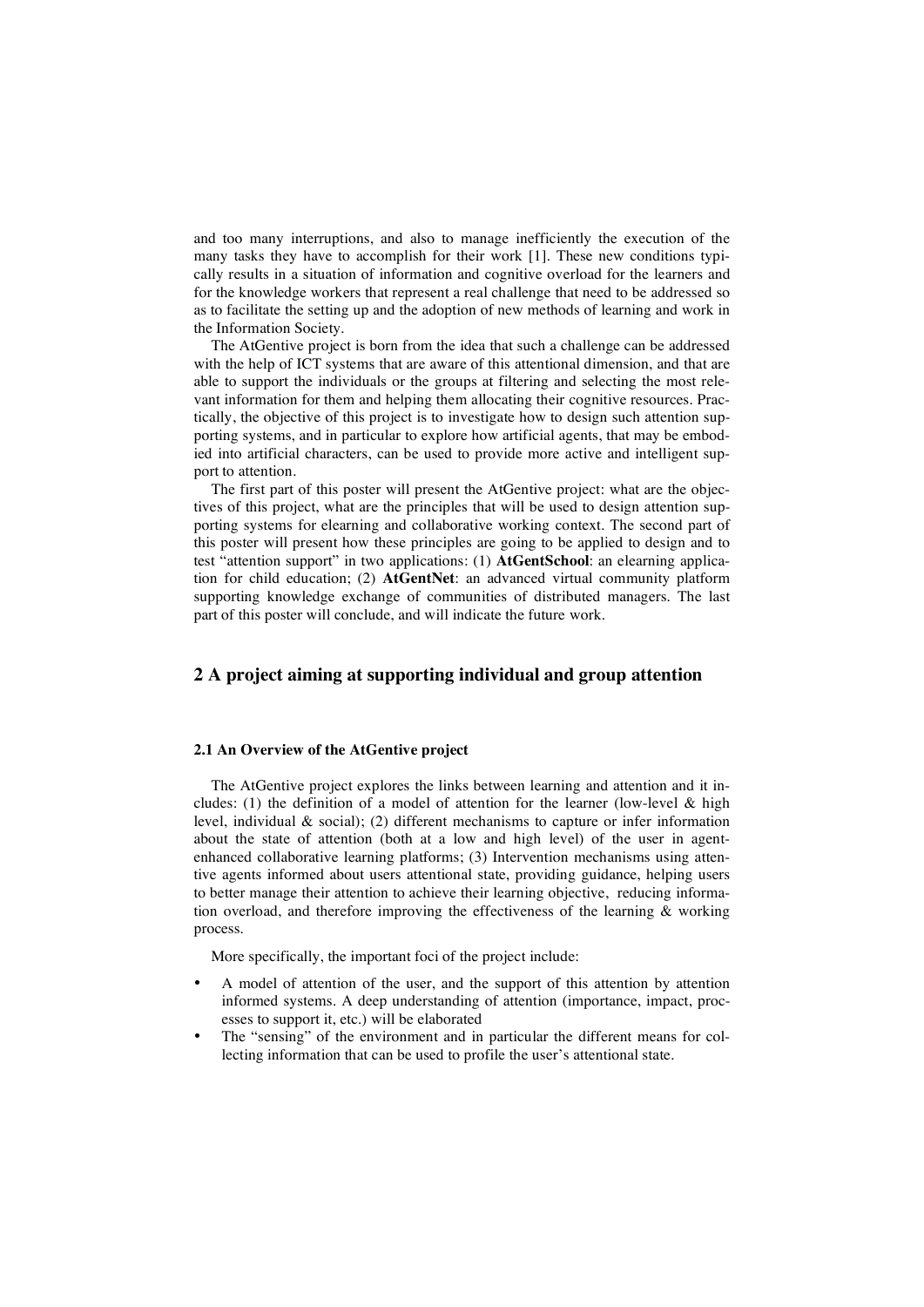- The design of a set of mechanisms for supporting the management of the attention of users and groups (for instance enhancing the user perception).
- The design of an artificial agent cognitive architecture able to proactively and intelligently support the user attention.

Practically, the technical infrastructures that will be designed in this project will consist in ICT platforms that are enhanced with different components (intelligent or not) providing different level of attentional support such as:

- Components and approaches helping to enhance the perception of the user by filtering or emphasizing the information presented or delivered to the user, and therefore contributing to the reduction of information and cognitive overload. Examples of such approaches include the information design of the spaces facilitating the user perception, the use of visual tags emphasizing the most important items, or the ordering of the information according to the importance of the item (relevance for the user, freshness of the item, popularity of the item).
- Components and agents facilitating the organization of learning and work processes. For instance, this support can be provided for the execution of activities in presence of multitasking, frequent interruptions, and large information sources. Examples of such mechanism include enhanced notification mechanisms and interruption management (e.g. delaying a notification, or delivering it in a way that does not break the concentration of the user), and the support of task resumption (saving and restoring a context for a task that has been interrupted).
- Intelligent agents and mechanisms able to coach the learners or the knowledge worker in reaching higher level of performance in managing their attention. These agents will in particular help the user to acquire attention management skills. Examples of these agents and mechanisms can include the provision of statistics displaying the different activities of the user and the time he/she has allocated to them, but also proactive agent interventions making suggestions to the user (for instance the agent may suggest a new focus, or may encourage the user to adopt a more effective learning or communication practice)

#### **2.2 A First Sketch of the AtGentive internal architecture**

The agents, which may appear embedded in a artificial characters, are able to profile the learners' attentional state (short or long term) by observing their actions. On the basis of this profile, Atgentive agents can assess, analyze, and reason about user's attention, and provide assistance (for instance automating some tasks) and proactive coaching (assessment, guidance, stimulation, etc.).

Fig 1. represents a first sketch of the AtGentive architecture that will be further elaborated and then implemented during the project.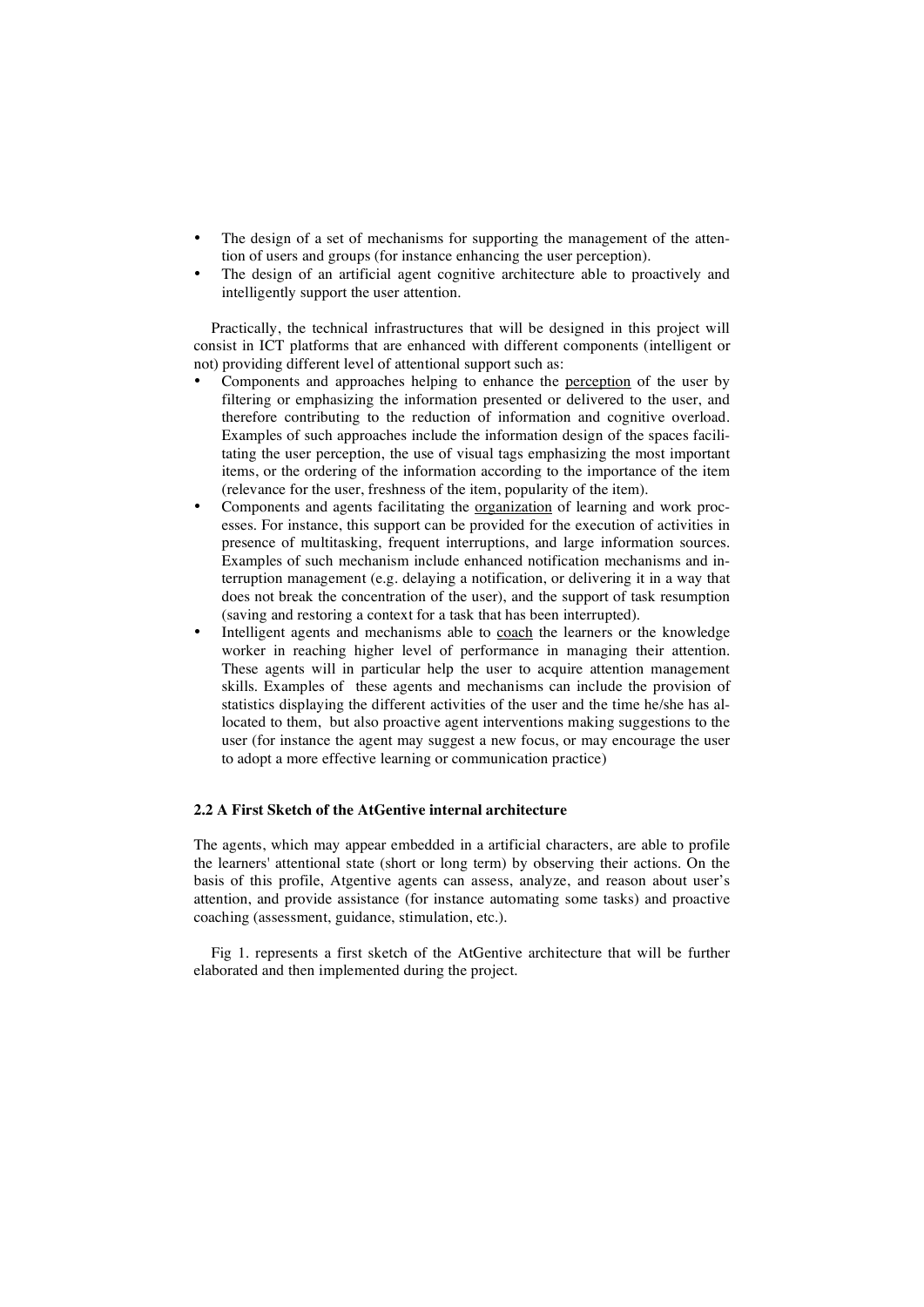

**Fig. 1.** A first sketch of the AtGentive internal architecture

The main components of this architecture are:

- The attention detection module which monitors and profiles the learner's attentional state.
- The attention reasoning module. This module represents the main intelligent reasoning part. Its function is to (1) Assess the situation; (2) Identify and build a selection of possible assistance and coaching interventions.
- The Intervention module. The function of this component is to select and execute the interventions that are the more appropriate (having the maximum impact on the user, and do not unnecessary distract the user).
- The interface. The user interface will rely on well designed interaction portals and artificial characters (artificial agents may intervene as embodied agents) that are attention "friendly".

# **3: AtGentSchool and AtGentNet: Two applications applying the AtGentive principles**

Two different "attentive" applications are used to validate the principles elaborated in the AtGentive project: (1) **AtGentSchool**: an active elearning platform for child education; (2) **AtGentNet**: an advanced virtual community platform.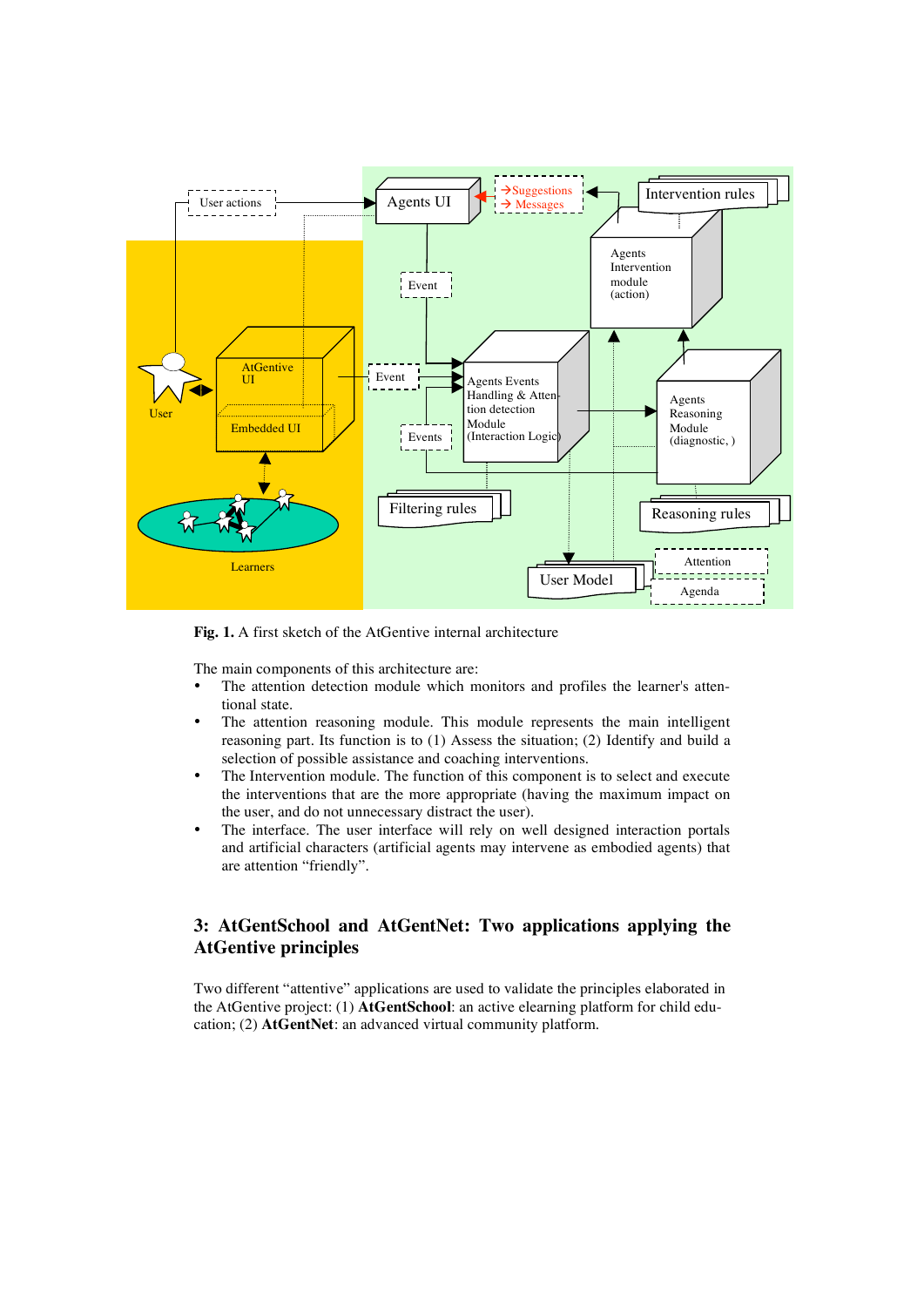#### **3.1 AtGentSchool: an "Attentive" active elearning platform for child education**

AtGentSchool is an e-learning application for child education that will be built upon on the existing Ontdeknet system [4]. Ontdeknet is a learning environment founded on learning arrangement principles [5], an educational approach based on constructivism, situatedness, and active engagement into collaborative learning activities.

The incorporation of the support of attention is expected to improve the effectiveness of these systems by increasing the level of involvement of the learners, and leading to a more effective learning process. This objective will be accomplished by having the opportunity to measure and to assess the individual activity and attention patterns, during the learning arrangement, and later to allow adaptive adjustments to the learning objects and their interconnections.

A number of advantages are expected for the AtGentSchool users:

- The behaviour of the existing embodied agent (whose role is to help children through the learning process) will appear more natural to the user, which will enhance acceptance and prevent (the Microsoft dog) irritation.
- The agent behaviour will become adaptive, resulting in more efficient guidance
- Adaptation to the user is expected to enhance motivation
- More effective guidance and higher motivation are expected to lead to more effective learning experiences

### **3.2 AtGentNet: an "Attentive" advanced virtual community platform for supporting knowledge exchange**

AtGentNet will consist in the design of an advanced virtual community platform supporting knowledge exchange of communities of distributed managers, relying on a model structuring of the communication using spaces currently implemented in the ICDT platform [6].

The incorporation of the support of attention in the ICDT platform will result in a set of mechanisms helping to enhance communication and knowledge exchange inside the platform.

Examples of mechanisms include:

- Advanced communication filtering and management mechanisms helping to reduce the knowledge and information overload associated with interaction with the other members of the community.
- Social awareness and translucence mechanisms displaying the activity happening in the community, helping to orient the attention of the users.
- Advanced monitoring capabilities (capturing the actions of the users, and basic filtering about these behaviours conducting to the generation of events that can be exploited by human or artificial agents)
- Artificial agents having some capacities to observe and to reason about the environment and about the users and to intervene proactively.
- "Attentional" expertise, allowing the agents to support managers in managing their own attentional state, both at the low level, and at the higher cognitive level.
- Artificial character interface, displaying agents as an anthropomorphic characters.